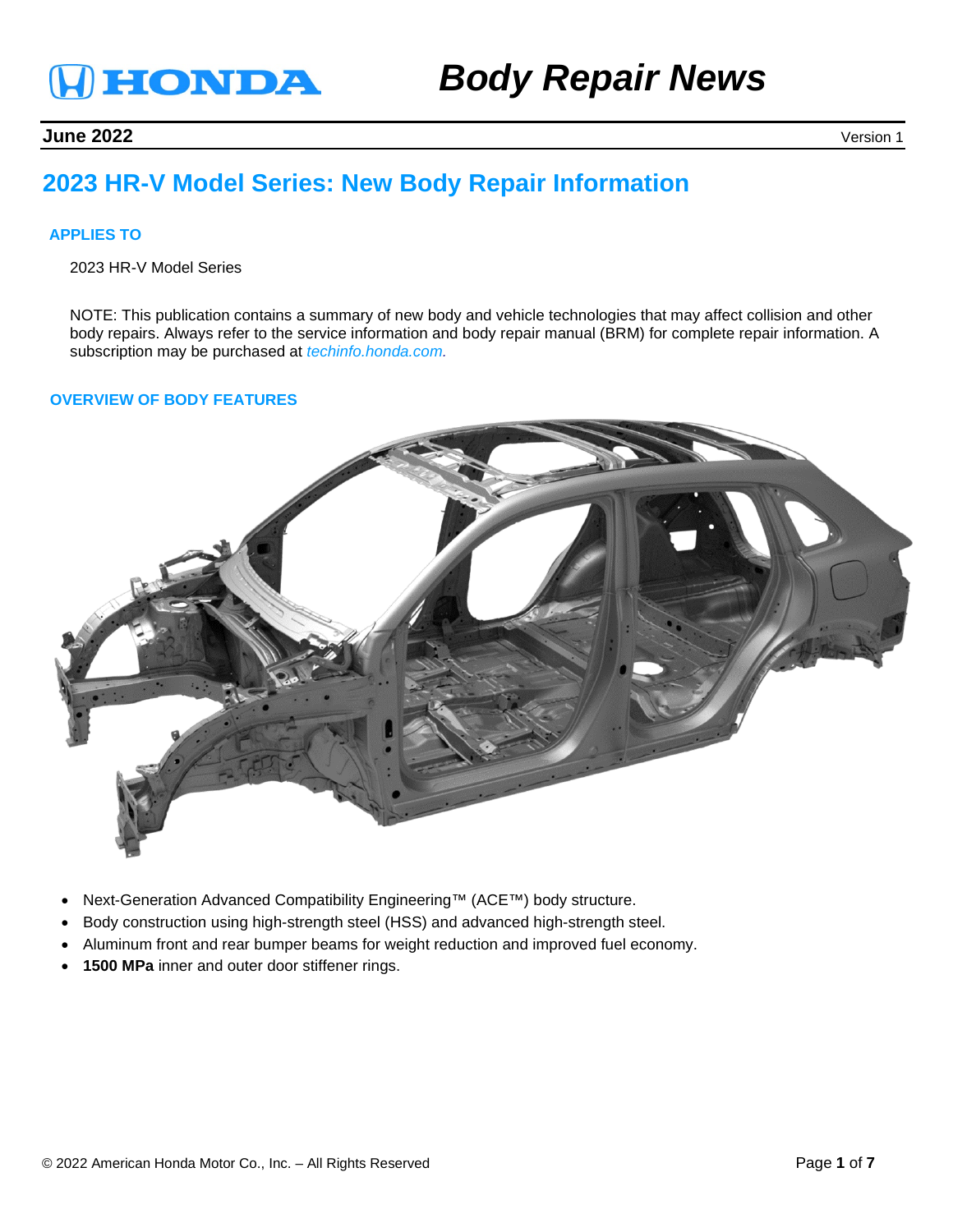# **BODY CONSTRUCTION AND HIGH STRENGTH STEEL CONTENT**

- High-strength steel (HSS) is defined as any steel with a tensile strength of **340 MPa** or higher.
- Ultra-high-strength steel (UHSS) is defined as any steel with a tensile strength of **980 MPa** or higher.
- Steel repair and welding procedures vary depending on the tensile strength of the parts involved.

NOTE: Some body parts are constructed from multiple layers of different tensile strength steels. Always refer to the body construction section of the BRM for specific steel tensile strength information.

#### **RESIN COMPOSITE FRONT BULKHEAD**

This vehicle has a front bulkhead assembly constructed of resin composite material.



- The bulkhead design improves engine compartment access during factory assembly and service.
- The cooling fans, radiator, A/C condenser, hood lock, outside air temperature sensor, and related piping/components are attached to the front bulkhead.
- A damaged bulkhead must be replaced.
- For more details, refer to front bulkhead replacement in the body repair manual.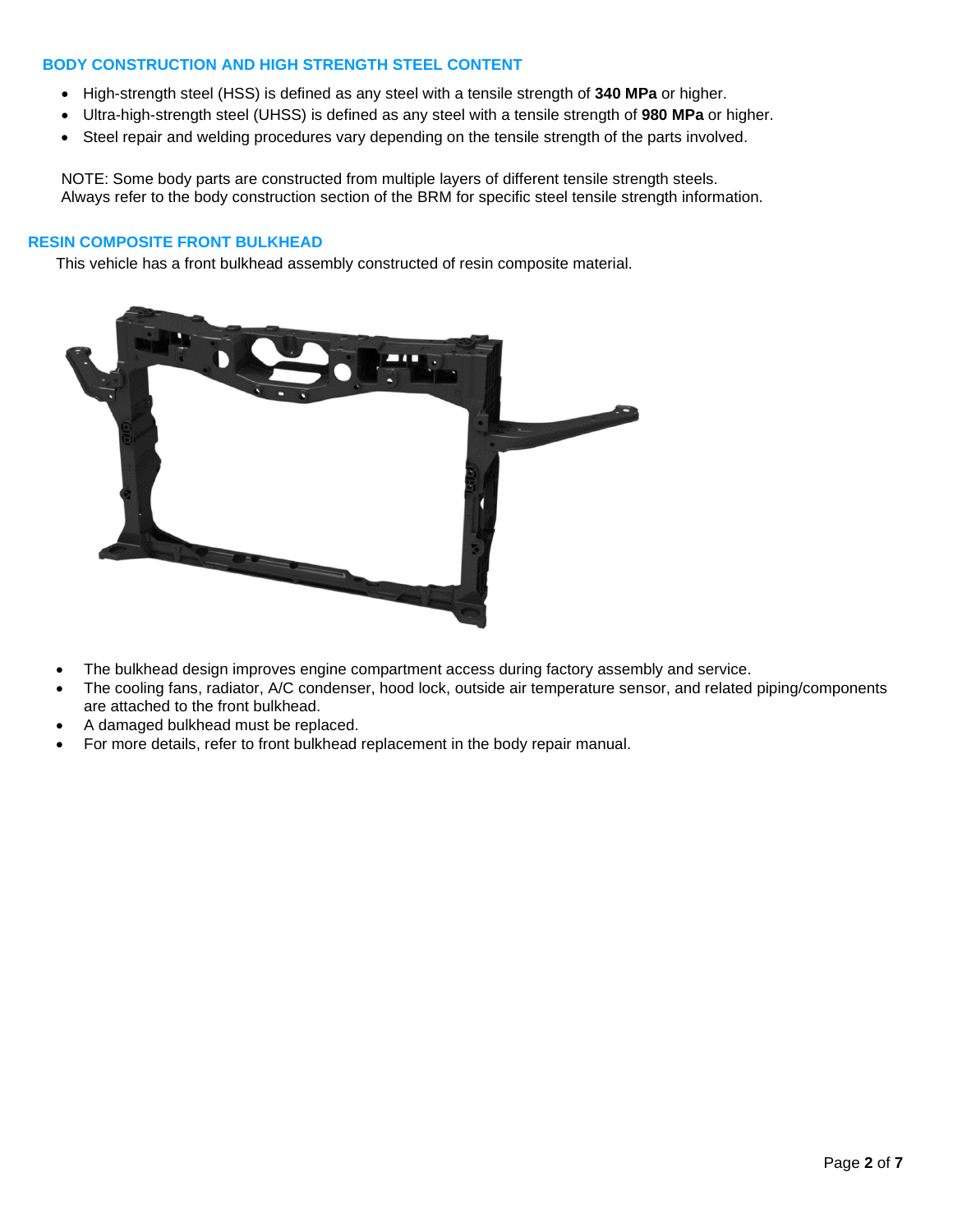## **LASER-BRAZED ROOF PANEL**

Laser brazed roof panels require a combination of welding, and the use of adhesives and mechanical fasteners for replacement. Refer to the Roof Panel Replacement procedure for more details.



**MOUNTING BOLTS**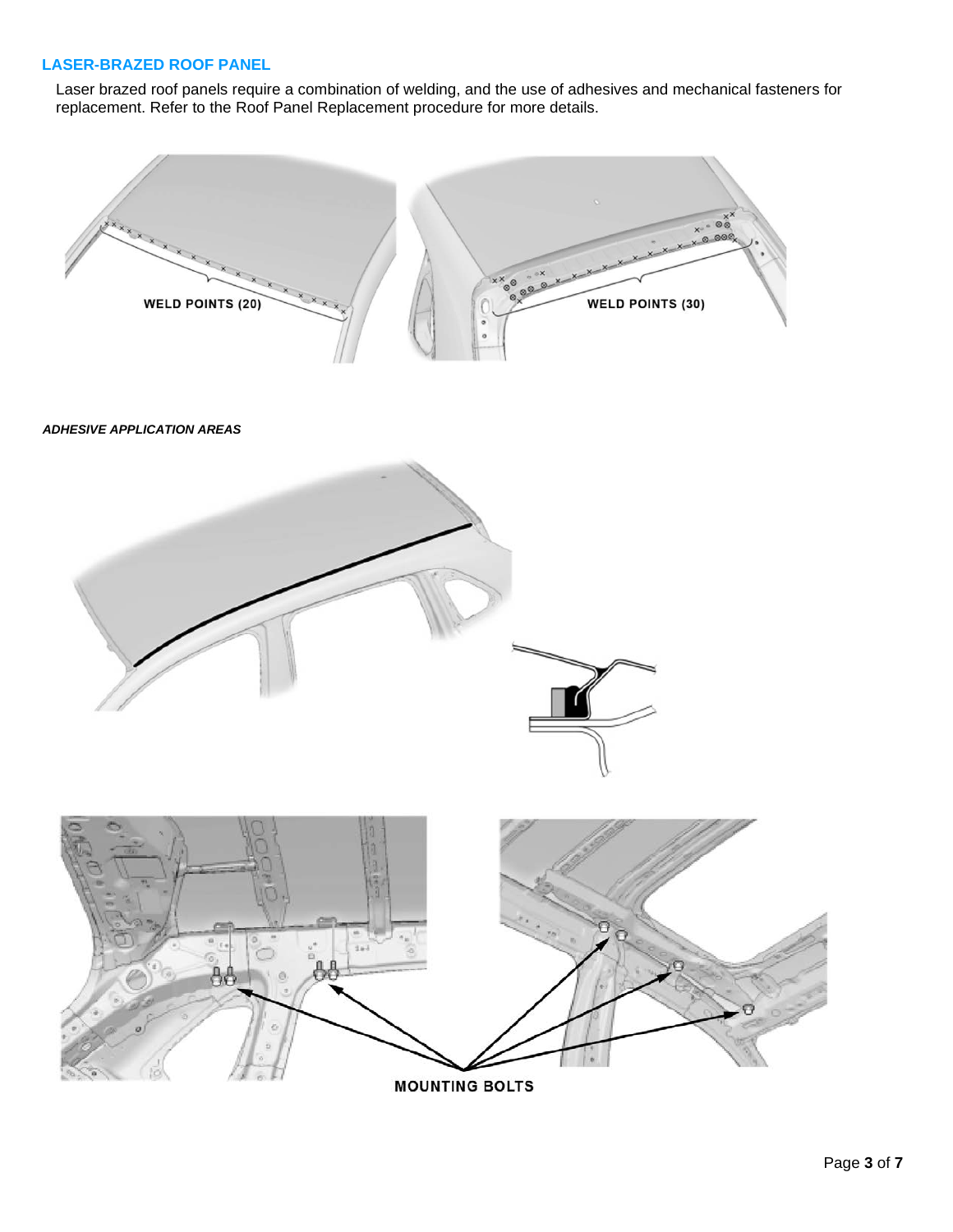#### **Multipurpose Camera Aiming**

The 2023 HR-V model series is equipped with a new driving support system that uses only the multipurpose camera and no millimeter radar unit. The multipurpose camera allows both dynamic and static aiming. Technicians now have the option to do either type of aiming depending on what their repair facility allows, or weather and traffic conditions.



Refer to the following procedures for more details:

- Multipurpose Camera Aiming [Static Aiming]
- Multipurpose Camera Aiming [Dynamic Camera Aiming]

#### **Blind Spot Information (BSI) Aiming**

The 2023 HR-V model series is also equipped with new style blind spot information (BSI) radar units. Unlike other models, the HR-V does not require the conventional BSI Radar Unit Aiming Inspection procedure. The system is now capable of self-learning while the vehicle is driven at more than **19 mph (30km/h)**. However, it is important that the BSI learning status is reset using the i-HDS whenever the following is done:

- After removing and reinstalling one or both of the BSI radar units.
- After repairing the rear panel where the BSI radar unit mounts.
- When any of the following DTCs are stored:
	- B18B8 Left Side BSI Radar Unit Azimuth Off Alignment
	- B1E68 Right Side BSI Radar Unit Azimuth Off Alignment
	- B18BF Left Side BSI Radar Unit Temporary Azimuth Off Alignment
	- B1E6F Right Side BSI Radar Unit Temporary Azimuth Off Alignment

Refer to the following for more information:

- Blind Spot Information (BSI) System Learning Value Reset
- Blind Spot Information (BSI) System Description

NOTE: When the status is reset, the system is limited to **9.8 ft. (3m)** of detection until the self-learning is complete.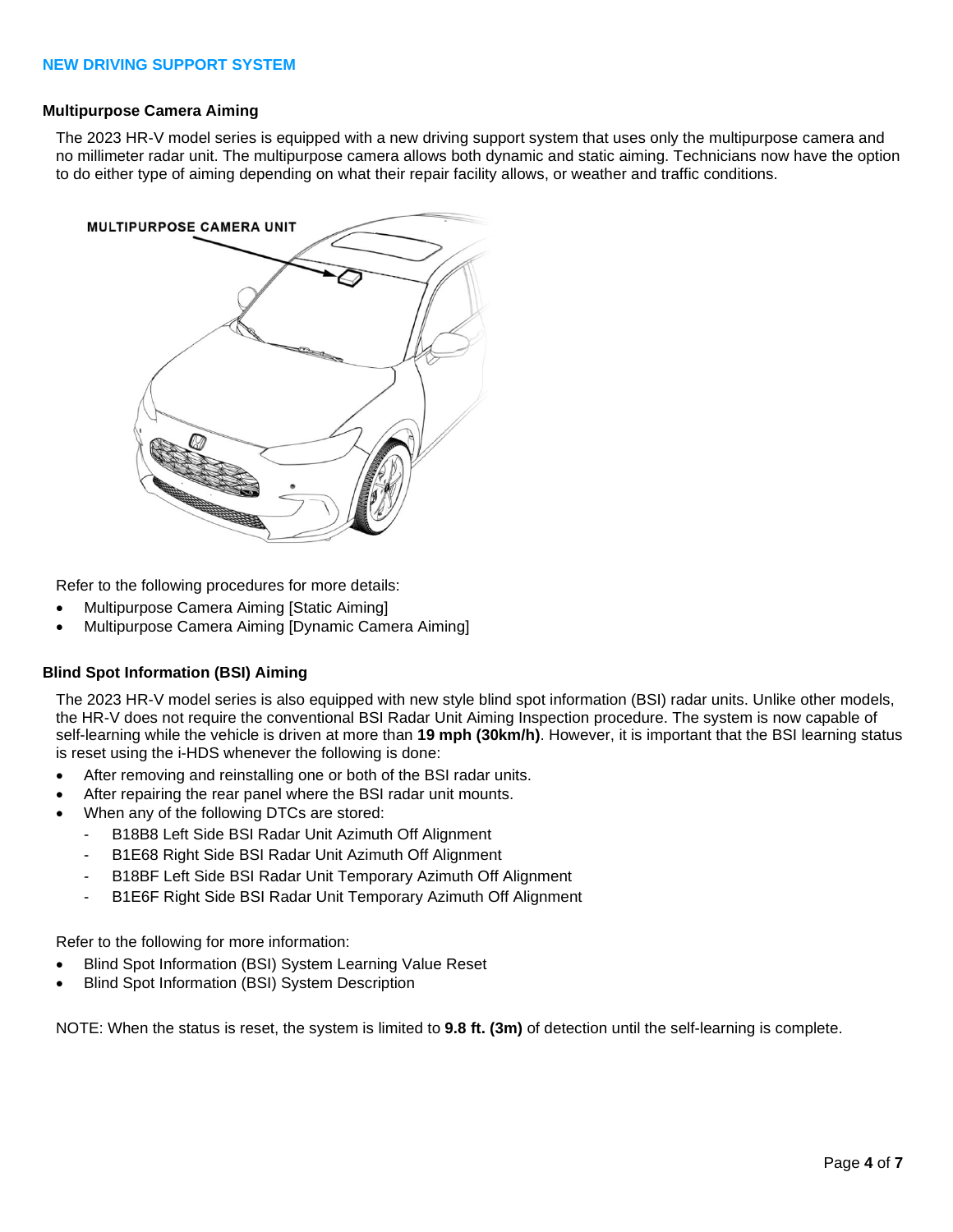# **Blind spot Information (BSI) Rear Bumper Repair Templates**

The 2023 HR-V model series Blind Sport Information radar units behind the rear bumper extend the detection range of previous systems but require extra consideration when repairing the rear bumper.

The radar waves passing through the rear bumper are more affected by the type and location of the repair. Cracks or dents within the radar wave emission range cannot be repaired and will require bumper replacement. Scratches inside or extending into the radar wave emission range will require the whole area to be painted and polished.



To assist technicians in determining where the radar wave emission area is, a printable template is provided in the body repair manual. This template can be taped onto the bumper and will help determine if the bumper can be repaired or will require replacement.

Refer to the following for a printable template and more details:

- Template for Non-Repairable Zone on Bumper Cover [Blind Spot Information System]
- Precautions for Handling Bumpers [Blind Spot Information System]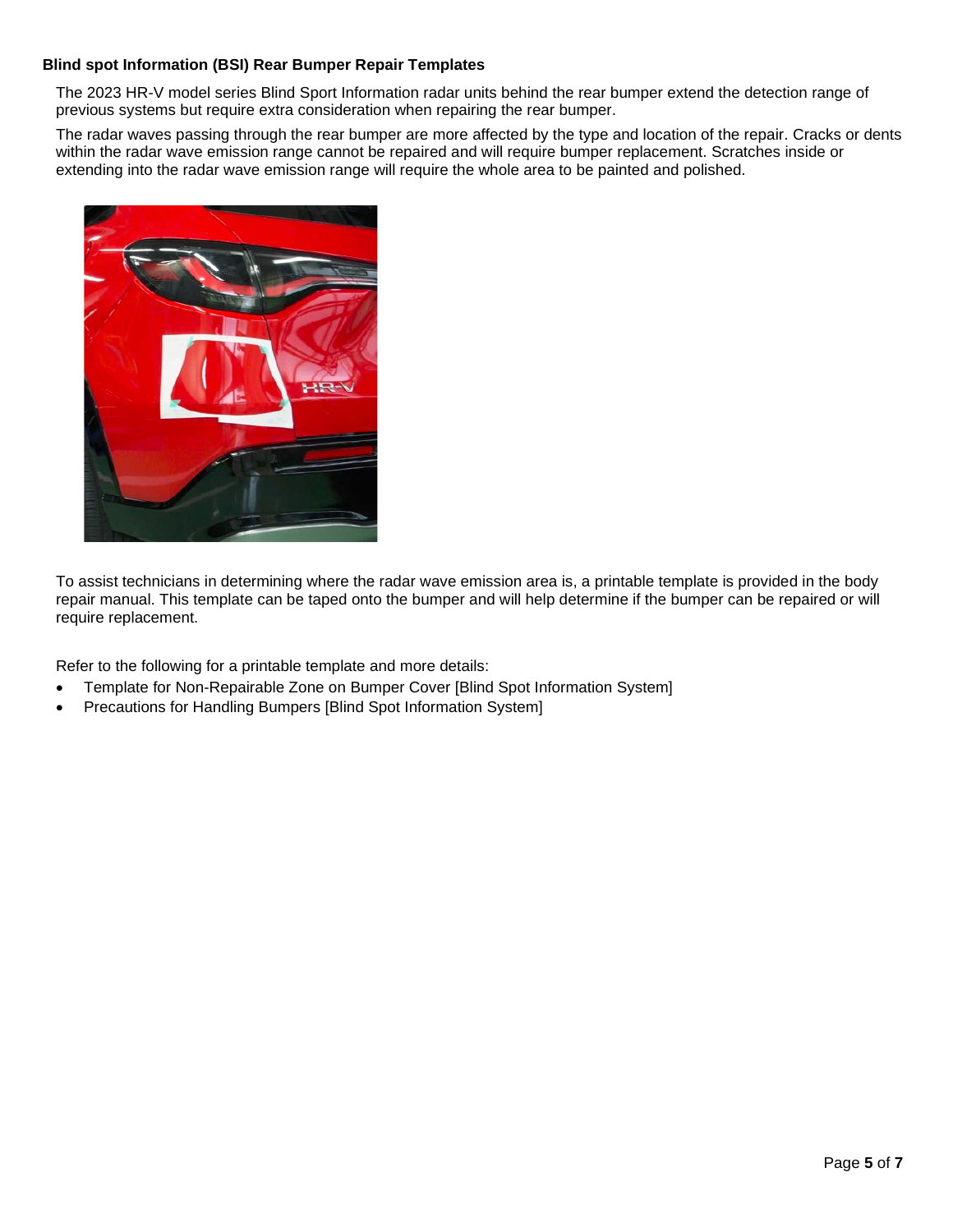#### **SUSPENSION BUSHING TIGHTENING PROCEDURE**

To improve ride comfort and avoid excessive twisting of the suspension bushings, the tightening of some specified suspension components must be done close to vehicle ride height with the driver seat. Depending on the bushing being tightened, the ride height can be simulated on the ground with weight in the vehicle, or the suspension component can be adjusted to ride height position.

Refer to the Tightening Procedure of Suspension Bushing for more detail.

#### **FRONT SUSPENSION**



**REAR SUSPENSION**